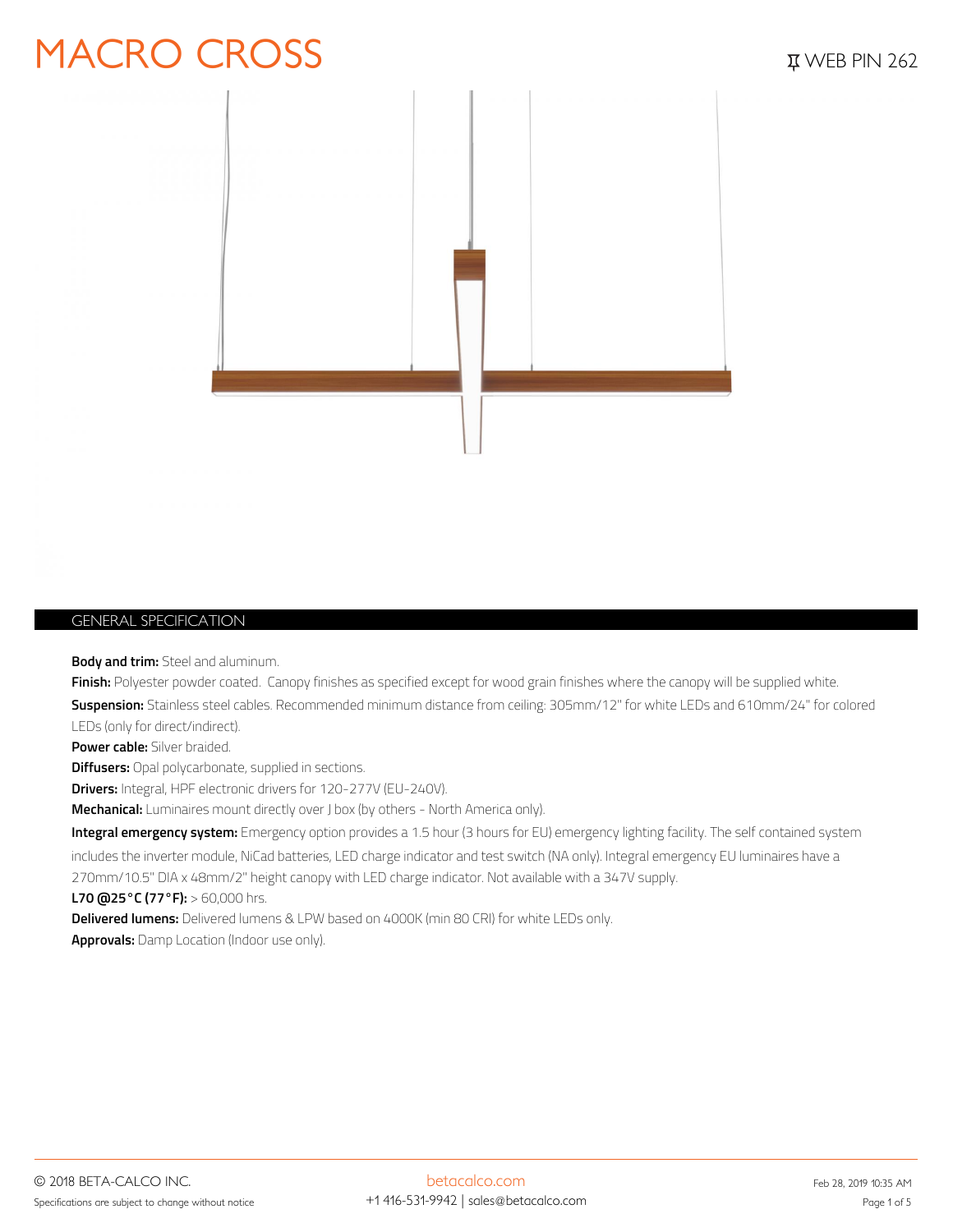### **MACRO CROSS** *WACRO CROSS*

### *MOUNTING & OPTICS*

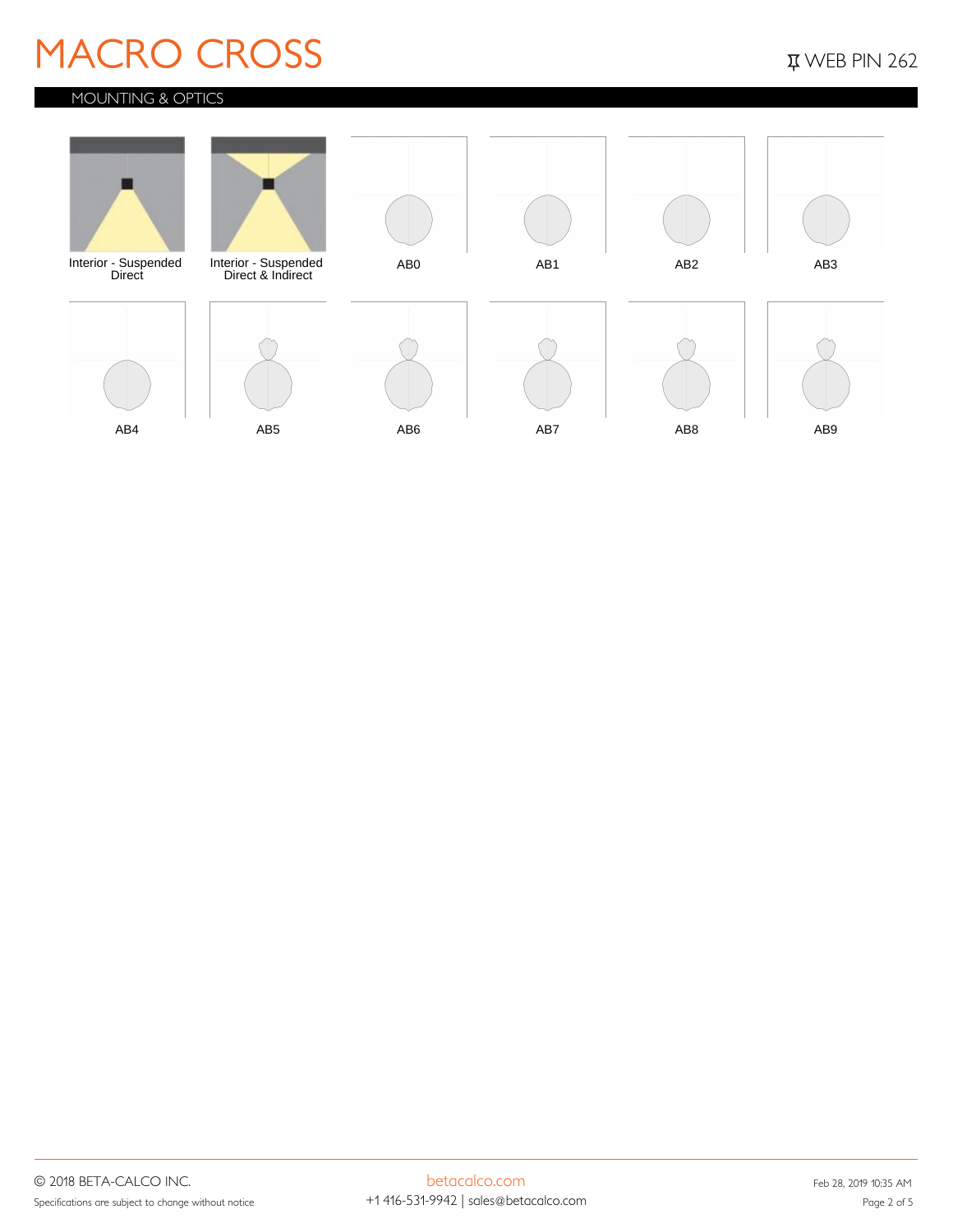# **MACRO CROSS** *WEB PIN 262*

#### *HOW TO ORDER*

#### *A* **SPECIFY LUMINAIRE**

| Code:           | Size:      | Wattage:    | <b>Light Direction:</b> | <b>Delivered Ims:</b> | LPW: |
|-----------------|------------|-------------|-------------------------|-----------------------|------|
| <b>ABO</b>      | 762mm/30"  | 57W         | Direct                  | 5910                  | 104  |
| AB <sub>1</sub> | 1092mm/43" | 84W         | Direct                  | 8778                  | 105  |
| AB <sub>2</sub> | 1448mm/57" | 112W        | Direct                  | 11693                 | 105  |
| AB <sub>3</sub> | 1803mm/71" | 142W        | Direct                  | 14777                 | 105  |
| AB4             | 2159mm/85" | 170W        | Direct                  | 17732                 | 105  |
| AR <sub>5</sub> | 762mm/30"  | 75W         | Direct/Indirect         | 7860                  | 105  |
| AB <sub>6</sub> | 1092mm/43" | 111W        | Direct/Indirect         | 11678                 | 105  |
| AB7             | 1448mm/57" | 149W        | Direct/Indirect         | 15550                 | 104  |
| AB <sub>8</sub> | 1803mm/71" | <b>187W</b> | Direct/Indirect         | 19653                 | 105  |
| AB <sub>9</sub> | 2159mm/85" | 224W        | Direct/Indirect         | 23578                 | 105  |

#### *B SPECIFY CCT/COLOR (DIRECT)*

| 12 | 3000K (min 80 CRI) |
|----|--------------------|
| 13 | 3500K (min 80 CRI) |
| J4 | 4000K (min 80 CRI) |
| 17 | Red                |
| 8  | Green              |
| ٩Q | Blue               |

#### *C SPECIFY CCT/COLOR (INDIRECT)*

| ко             | Indirect CCT not required |
|----------------|---------------------------|
| K <sub>2</sub> | 3000K (min 80 CRI)        |
| K <sub>3</sub> | 3500K (min 80 CRI)        |
| K4             | 4000K (min 80 CRI)        |
| <b>K7</b>      | Red                       |
| K <sub>8</sub> | Green                     |
| KQ             | Blue                      |
|                |                           |

#### *D SPECIFY UPLIGHT DIFFUSER*

**U0** Uplight diffuser not required **U1** Clear diffuser **U2** Opal diffuser

#### **Additional Information**

Uplight diffuser required for direct/indirect fixtures only.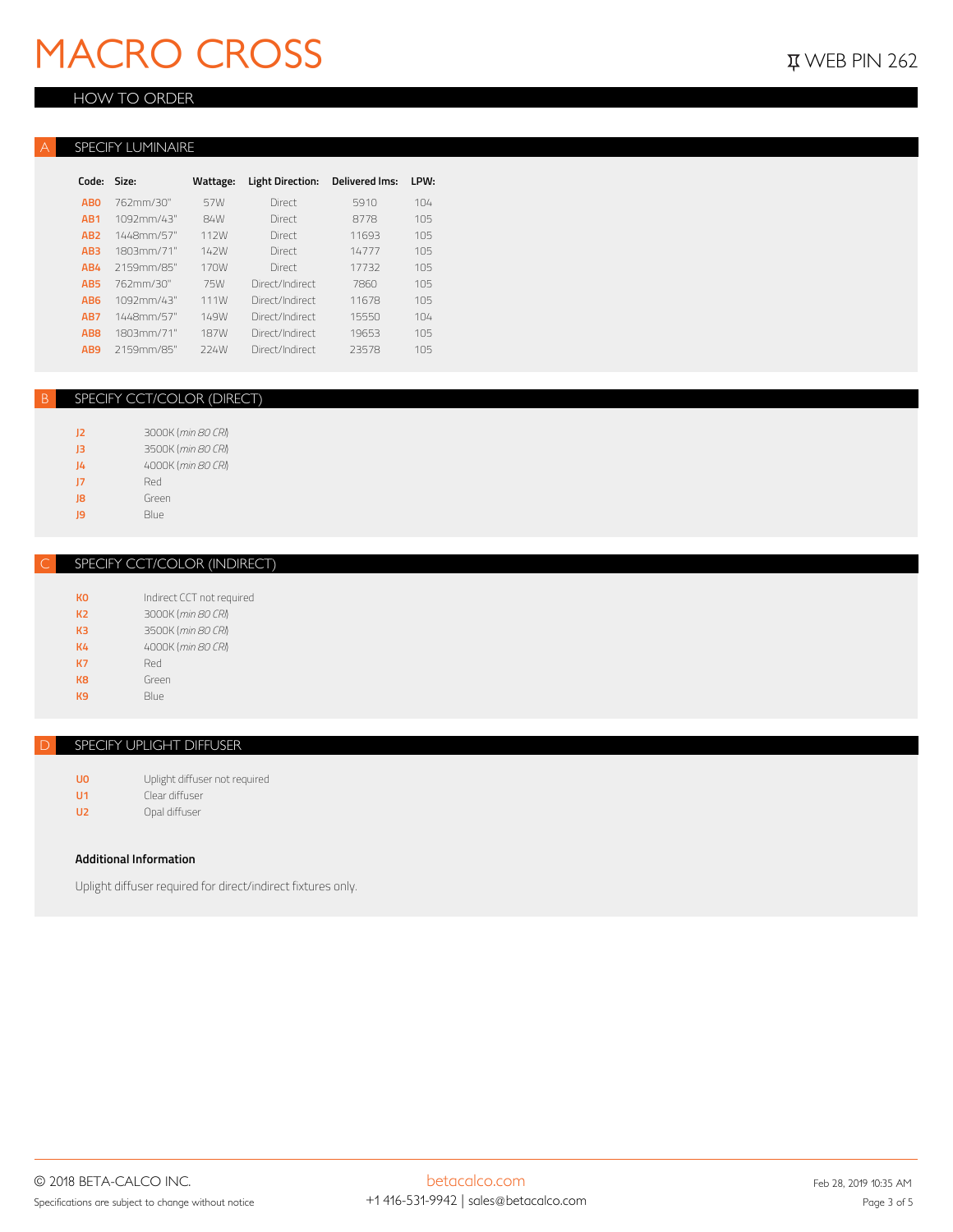# **MACRO CROSS** *WACRO CROSS*

#### *E SPECIFY DIMMING*

- **D1** 0-10V Dimming (*1.0%*)
- **D2** 0-10V Dimming (*0.1%*)
- **D3** 347V, 0-10V Dimming (*1.0%*)
- **D4** DALI Dimming (*0.1%*)
- **D5** DALI Dimming (*1.0%*)
- **D6** DSI (*EU only*)
- **D7** switchDim (*EU only*)

#### **Additional Information**

D6 & D7 options not available in North America

#### *F SPECIFY FINISH*

| F1              | White                     |
|-----------------|---------------------------|
| F <sub>2</sub>  | Black                     |
| <b>F20</b>      | Metallic Silver           |
| F <sub>27</sub> | Wood grain - Light Cherry |
| <b>F28</b>      | Wood grain - Dark Walnut  |
|                 |                           |

#### *G SPECIFY LUMEN OUTPUT*

| L <sub>0</sub> | 100% of standard output                                           |
|----------------|-------------------------------------------------------------------|
| <b>L1</b>      | Lumen & Wattage Reduction to approximately 75% of standard output |
| L <sub>2</sub> | Lumen & Wattage Reduction to approximately 50% of standard output |
| L3             | Lumen & Wattage Reduction to approximately 25% of standard output |

#### **Additional Information**

Custom reduction percentages available upon request

#### **SPECIFY EMERGENCY**

- **E0** Emergency system not required
- **E1** Emergency System Integral (*direct illumination only, not available with 347V*)

#### *I SPECIFY CONTROLS*

| <b>CO</b>      | Controls not required   |
|----------------|-------------------------|
| C <sub>1</sub> | Encelium/Zigbee control |

#### *J SPECIFY SWITCHING*

**W0** Single circuit **W1** Separate switching (*supplied two power cables*)

### **EXAMPLE SPECIFICATION CODE AB2/J3/K0/U0/D3/F1/L0/E0/C0/W0**